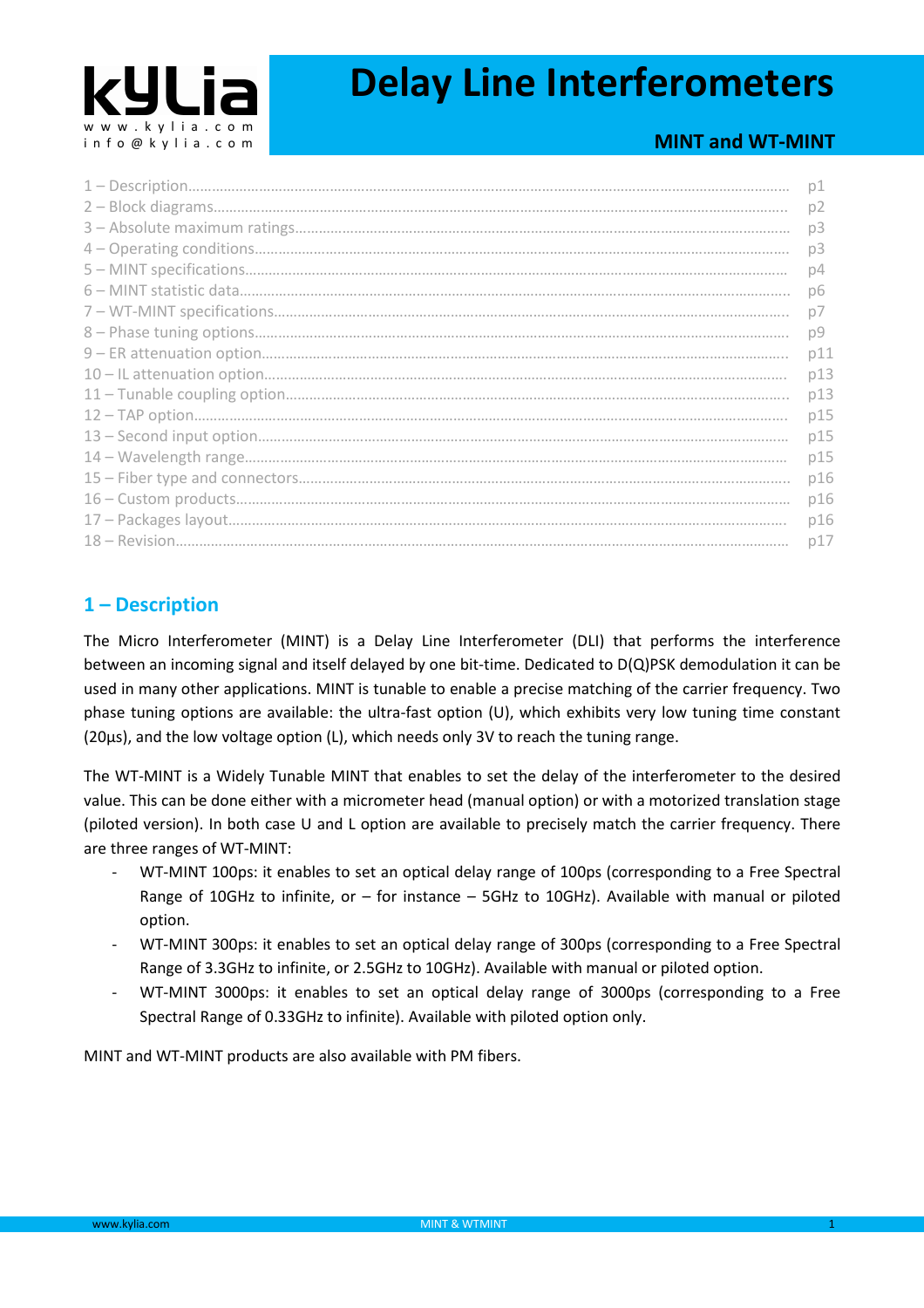

*MINT packaging WT-MINT packaging*

kyLia





optical connector

*Block diagram: MINT*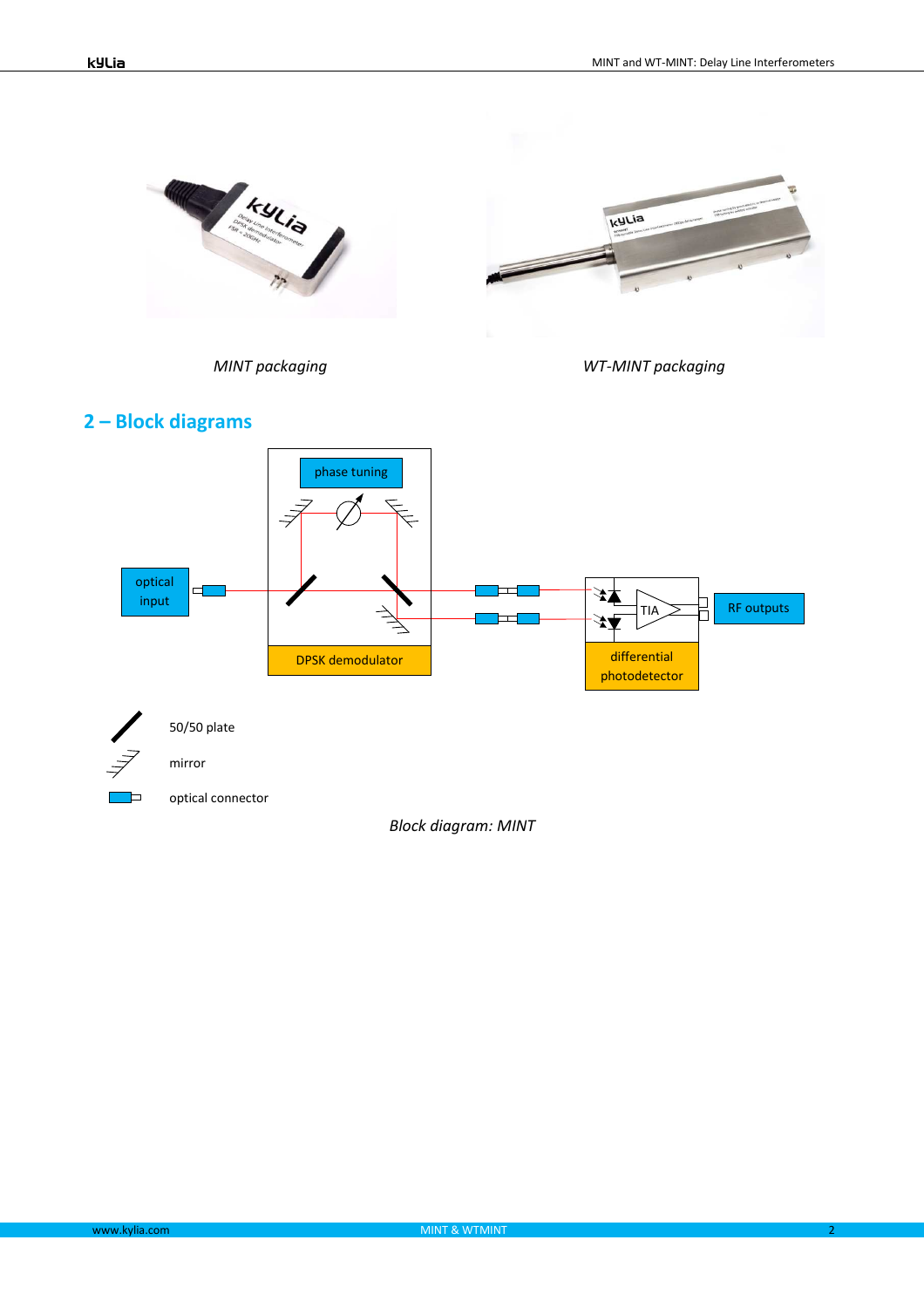

*Block diagram: WT-MINT* 

The incoming signal is split in two parts. One is delayed regarding the other and then both are recombined on two outputs where they interfere one with each other. Both outputs are phase shifted by 180° and thus can be plugged to balanced or differential photodiodes that will convert a phase modulation into an amplitude modulation.

The delay between both arms of the interferometer should be equal to the time-bit  $(T_{bit})$  of the incoming signal. Then the interferometer is characterized by its Free Spectral Range (FSR) which is linked to  $T_{bit}$  by the relation FSR=1/T<sub>bit</sub>.

#### **3 – Absolute maximum ratings**

| Parameter                    |                | Symbol           | Min   | Typ. | <b>Max</b> | Unit | <b>Remarks/Conditions</b> |
|------------------------------|----------------|------------------|-------|------|------------|------|---------------------------|
| Maximal optical input power  |                | Opln             |       |      | 300        | mW   |                           |
| Storage temperature<br>range | <b>MINT</b>    | <b>STR</b>       | $-40$ |      | 80         | °C   |                           |
|                              | <b>WT-MINT</b> |                  | $-10$ |      | 40         |      |                           |
| Humidity                     |                | <b>RH</b>        | 5     |      | 85         | %    | Non condensing            |
| Fiber bend radius            |                |                  | 20    |      |            | mm   |                           |
| Maximum input voltage        | U option       | $V_{\text{max}}$ |       |      | 100        | ٧    |                           |
|                              | L option       |                  |       |      | 4          |      |                           |

## **4 – Operating conditions**

| Parameter             |                | Symbol     | Min  | Typ. | Max  | Unit   | <b>Remarks/Conditions</b> |
|-----------------------|----------------|------------|------|------|------|--------|---------------------------|
| Operating wavelength  |                | <b>OWR</b> | 1520 |      | 1570 | nm     |                           |
| Operating temperature | <b>MINT</b>    | <b>OTR</b> |      |      | 70   | $\sim$ |                           |
| range                 | <b>WT-MINT</b> |            | 10   |      | 35   | ╰      |                           |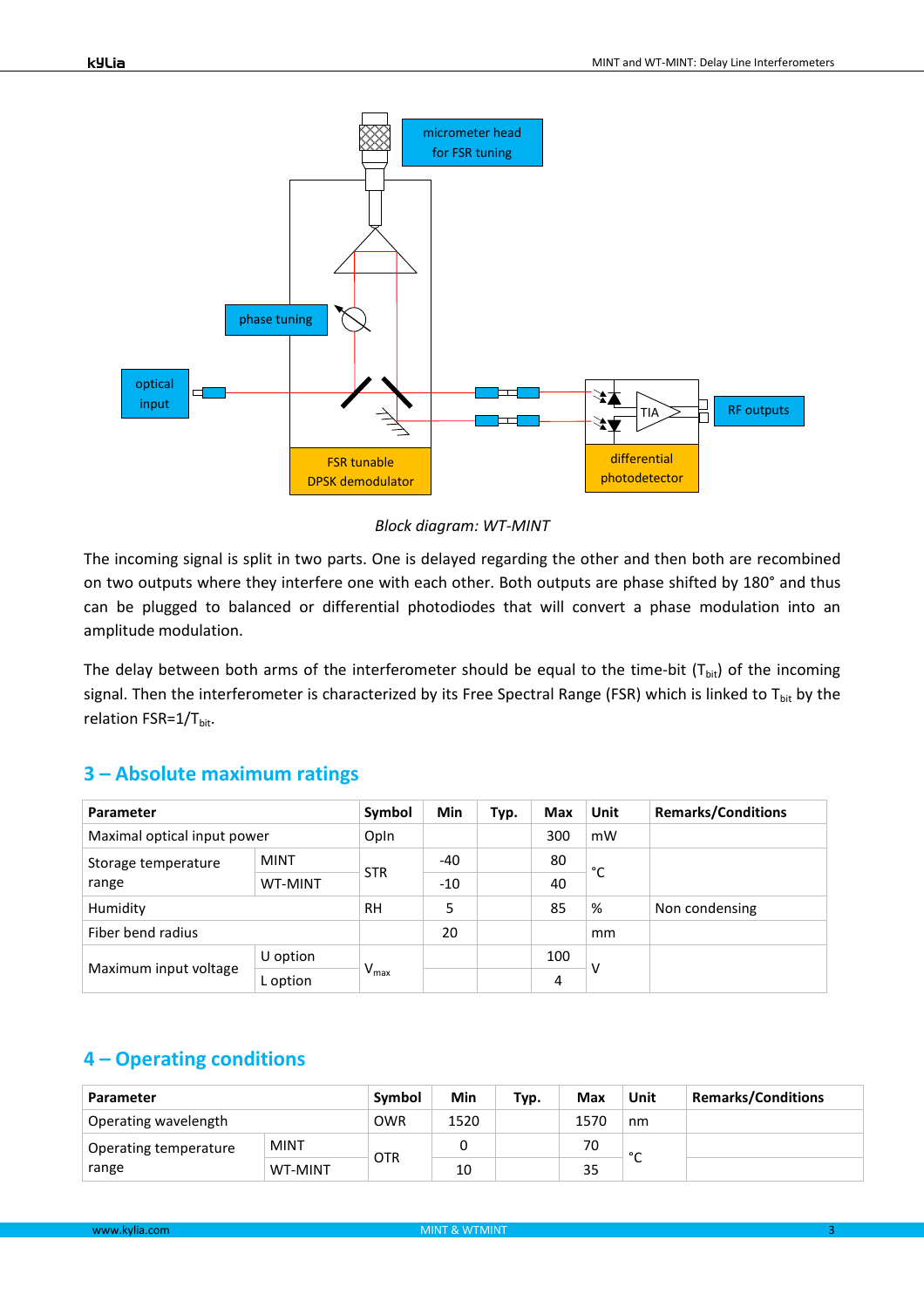# **5 – MINT specifications**

| MINT, FSR > 2.5GHz                                              |                                                       |            |             |               |                     |              |                                     |                                             |
|-----------------------------------------------------------------|-------------------------------------------------------|------------|-------------|---------------|---------------------|--------------|-------------------------------------|---------------------------------------------|
| Parameter                                                       |                                                       |            | Symbol      | Min           | Typ.                | Max          | <b>Unit</b>                         | <b>Remarks/Conditions</b>                   |
| Free Spectral Range <sup>1</sup>                                |                                                       | <b>FSR</b> | 2.5         |               |                     | GHz          | Any FSR > 2.5GHz can be<br>provided |                                             |
| FSR accuracy <sup>1</sup>                                       |                                                       |            | <b>∆FSR</b> |               |                     | $\mathbf{1}$ | %FSR                                |                                             |
| Insertion Losses <sup>1</sup>                                   |                                                       |            | IL.         |               |                     | 2.0          | dB                                  |                                             |
| IL uniformity $^1$                                              |                                                       |            | ΔIL         |               |                     | 0.5          | dB                                  |                                             |
| Polarization Dependant Losses <sup>1,2</sup>                    |                                                       |            | PDL         |               |                     | 0.3          | dB                                  |                                             |
| <b>Polarization Dependant</b><br>Frequency Shift <sup>1,2</sup> |                                                       | FSR>10GHz  | <b>PDFS</b> |               |                     | 2.0          | %FSR                                |                                             |
|                                                                 |                                                       | FSR<10GHz  |             |               |                     | 4.0          |                                     |                                             |
| Extinction Ratio <sup>1</sup>                                   |                                                       |            | ER          | 18            |                     |              | dB                                  |                                             |
| Polarization Extinction Ratio <sup>1,3</sup>                    |                                                       | PER        | 20          | 25            |                     | dB           |                                     |                                             |
| <b>Temperature Dependant</b><br><b>Frequency Shift</b>          |                                                       | L          | <b>TDFS</b> |               |                     | 10           | %FSR                                |                                             |
| U                                                               |                                                       |            |             |               |                     | 50           |                                     |                                             |
| Tuning range                                                    |                                                       |            |             |               | 1.5                 | <b>FSR</b>   |                                     |                                             |
| Tuning voltage                                                  |                                                       | L<br>U     | $\vee$      |               | 75                  | 3<br>90      | $\vee$                              | Voltage needed to reach<br>the tuning range |
| Tuning time constant                                            |                                                       | L          | τ           |               |                     | 1.0          | s                                   | To reach 50% of the final                   |
|                                                                 |                                                       | U          |             |               |                     | 0.02         | ms                                  | state                                       |
| Power consumption                                               |                                                       | L          | ${\sf P}$   |               |                     | 0.5          | W                                   |                                             |
|                                                                 |                                                       | U          |             |               |                     | 0.001        |                                     |                                             |
| Polarization Mode Dispersion                                    |                                                       |            | PMD         |               |                     | 0.1          | ps                                  |                                             |
| <b>Chromatic Dispersion</b>                                     |                                                       |            | CD          |               |                     | $\mathbf{1}$ | ps/nm                               |                                             |
| <b>Optical Return Loss</b>                                      |                                                       | <b>ORL</b> | 35          |               |                     | dB           |                                     |                                             |
| Skew                                                            |                                                       |            |             | 0.5           | 1.0                 | ps           |                                     |                                             |
|                                                                 | $FSR \ge 20GHz$<br>FSR < 20GHz<br>or PM fiber any FSR |            |             |               | 44 x 26 x 9.5       |              |                                     |                                             |
| Packaging size $4$                                              |                                                       |            |             | 100 x 55 x 16 |                     |              | mm <sup>3</sup>                     |                                             |
| Phase tuning connector                                          |                                                       |            |             |               | 0.1 inch PIN header |              |                                     |                                             |
|                                                                 |                                                       | SM         |             |               | <b>SMF-28</b>       |              |                                     |                                             |
| Fiber Pigtail Type                                              |                                                       | PM         |             |               | PANDA PM            |              |                                     | With 900um loose tube                       |
| Fiber Pigtail Length                                            |                                                       |            |             | 0.9           | $1.0\,$             | $1.1\,$      | m                                   |                                             |

<sup>1</sup> measured over OTR and OWR for all states of polarization<br>
<sup>2</sup> for Single Mode MINT<br>
<sup>3</sup> for Polarization Maintaining MINT<br><sup>4</sup> excluding fiber boot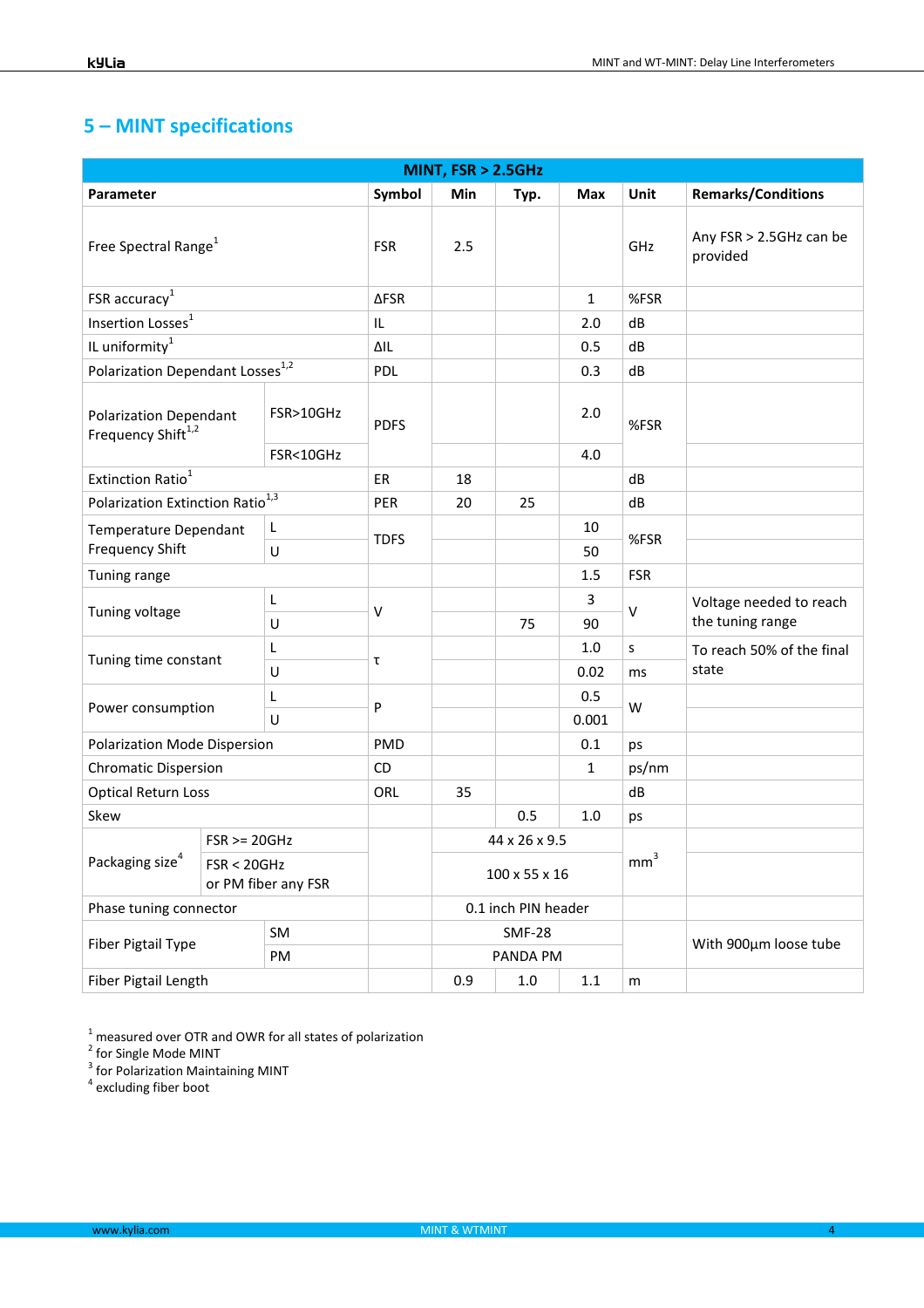| MINT, FSR < 2.5GHz                           |    |             |                 |                     |       |                 |                                                         |
|----------------------------------------------|----|-------------|-----------------|---------------------|-------|-----------------|---------------------------------------------------------|
| Parameter                                    |    | Symbol      | Min             | Typ.                | Max   | Unit            | <b>Remarks/Conditions</b>                               |
| Free Spectral Range <sup>1</sup>             |    | <b>FSR</b>  | 0.4             |                     | 2.5   | GHz             | Any FSR between 400MHz<br>and 2.5GHz can be<br>provided |
| FSR accuracy $1$                             |    | <b>AFSR</b> |                 |                     | 5     | %FSR            |                                                         |
| Insertion Losses on short arm <sup>1</sup>   |    | IL1         |                 |                     | 9.0   | dB              | Including 6dB of natural                                |
| Insertion Losses on long arm <sup>1</sup>    |    | IL2         |                 |                     | 9.0   | dB              | losses due to<br>beamsplitter                           |
| Polarization Extinction Ratio <sup>1,3</sup> |    | <b>PER</b>  | 20              | 25                  |       | dB              |                                                         |
| Tuning range                                 |    |             |                 |                     | 1.5   | <b>FSR</b>      |                                                         |
|                                              | L  |             |                 |                     | 3     |                 | Voltage needed to reach<br>the tuning range             |
| Tuning voltage                               | U  | $\vee$      |                 | 75                  | 90    | $\vee$          |                                                         |
| Tuning time constant                         | L  | τ           |                 |                     | 1.0   | S               | To reach 50% of the final                               |
|                                              | U  |             | 0.02<br>ms      |                     | state |                 |                                                         |
| Power consumption                            | L  | P           |                 |                     | 0.5   | W               |                                                         |
|                                              | U  |             |                 |                     | 0.001 |                 |                                                         |
| Polarization Mode Dispersion                 |    | PMD         |                 |                     | 0.1   | ps              |                                                         |
| <b>Chromatic Dispersion</b>                  |    | <b>CD</b>   |                 |                     | 1     | ps/nm           |                                                         |
| <b>Optical Return Loss</b>                   |    | ORL         | 35              |                     |       | dB              |                                                         |
| Skew                                         |    |             |                 | 0.5                 | 1.0   | ps              |                                                         |
| Packaging size <sup>4</sup>                  |    |             | 130 x 65 x 19.5 |                     |       | mm <sup>3</sup> |                                                         |
| Phase tuning connector                       |    |             |                 | 0.1 inch PIN header |       |                 |                                                         |
| <b>Fiber Pigtail Type</b>                    | SM |             |                 | <b>SMF-28</b>       |       |                 | With 900µm loose tube                                   |
|                                              | PM |             |                 | PANDA PM            |       |                 |                                                         |
| Fiber Pigtail Length                         |    |             | 0.9             | 1.0                 | 1.1   | m               |                                                         |

<sup>1</sup> measured over OTR and OWR for all states of polarization<br>
<sup>2</sup> for Single Mode MINT<br>
<sup>3</sup> for Polarization Maintaining MINT<br>
<sup>4</sup> excluding fiber boot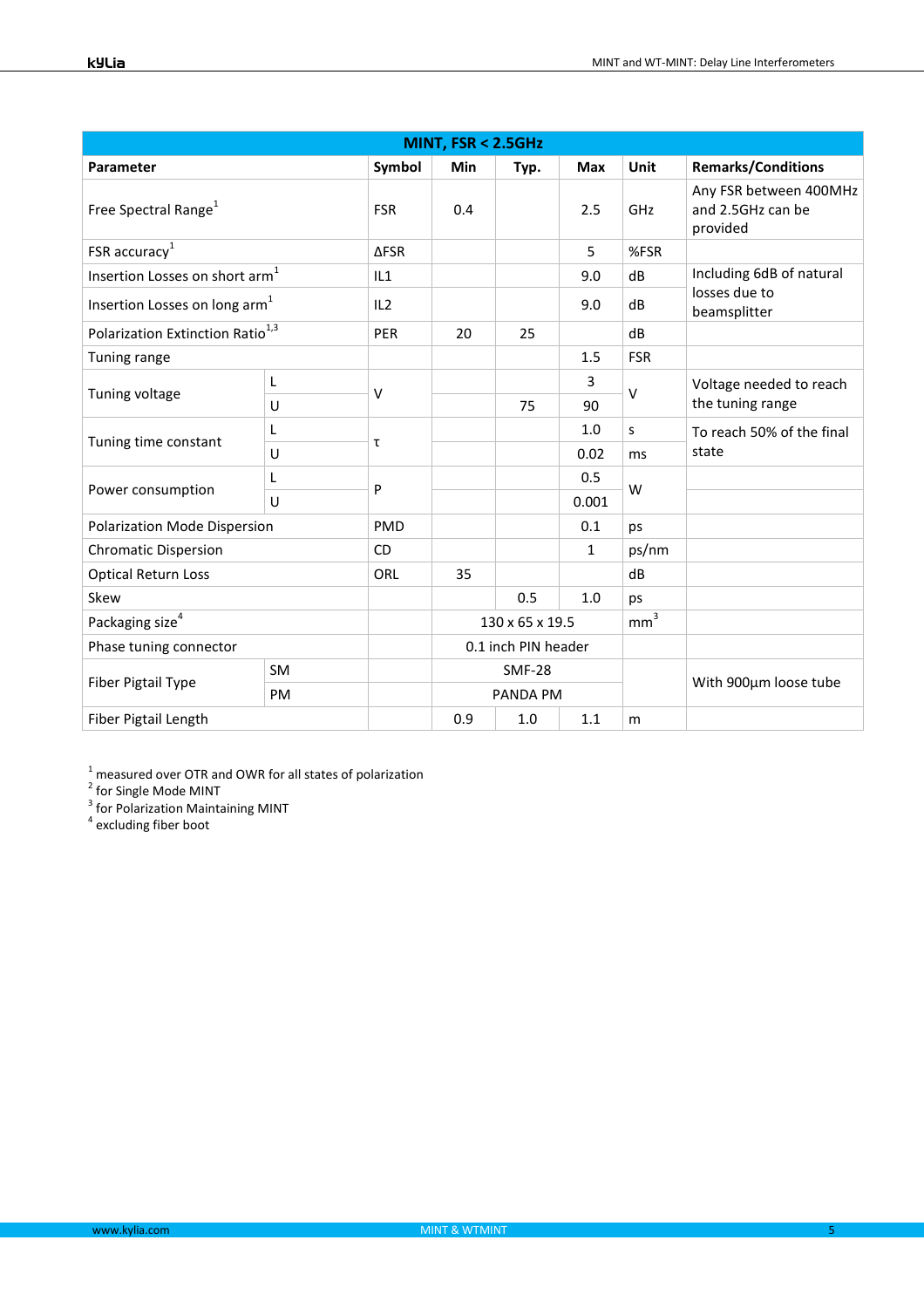#### **6 – MINT statistic data**

Here are the statistic data of our MINT delivered between January 2009 and March 2013 (any FSR from 2.5Hz to 100GHz, any phase tuning option).



For PDFS and ER, we do not observe Gaussian repartition because these parameters depend on the FSR (larger is the FSR, better are PDFS and ER).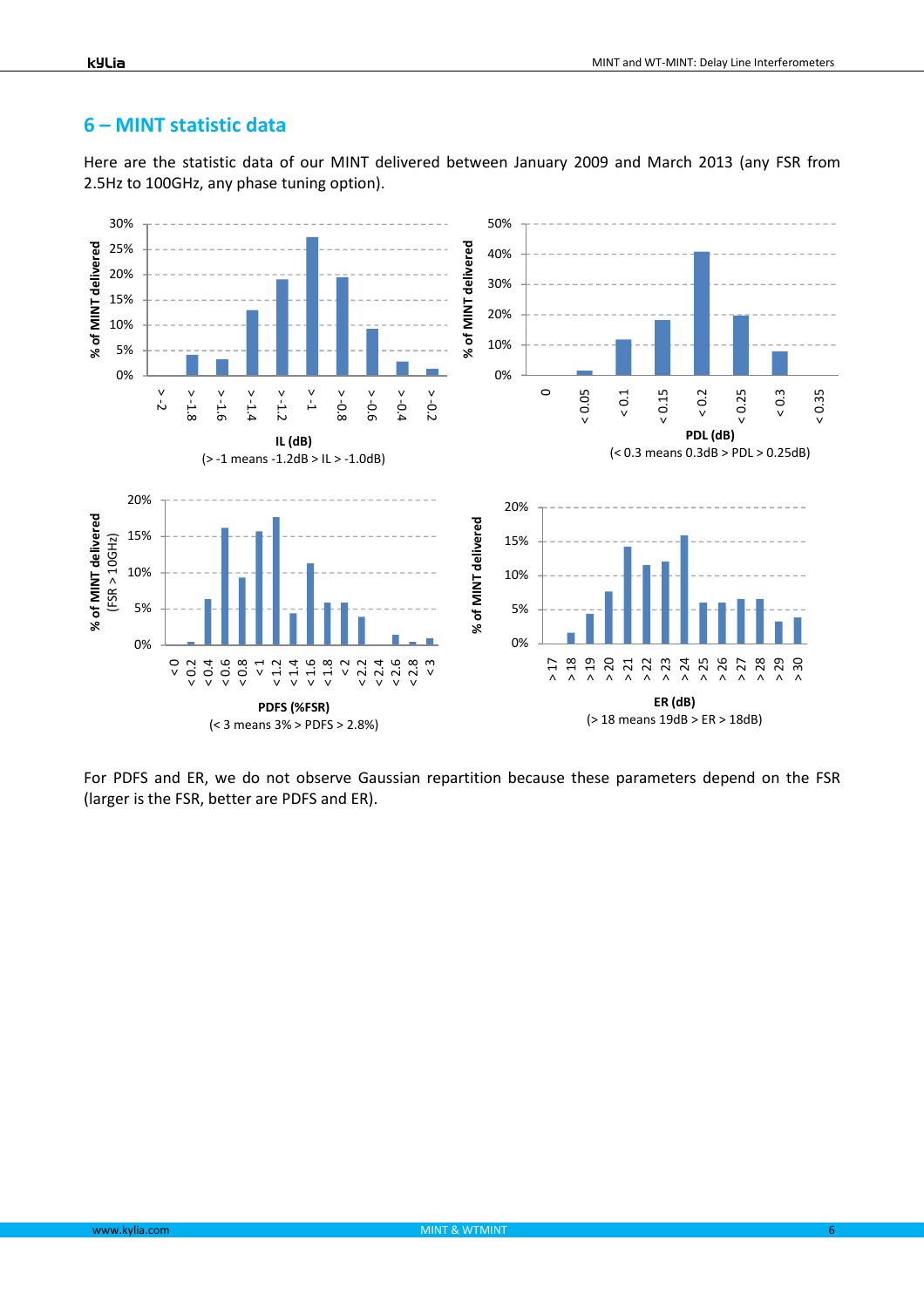## **7 – WT-MINT specifications**

The 100ps WT-MINT allows a tunable FSR from 10GHz to infinite.

| <b>WT-MINT, 100ps Optical Delay Range</b>    |                                                       |           |             |     |               |                |                |                                             |
|----------------------------------------------|-------------------------------------------------------|-----------|-------------|-----|---------------|----------------|----------------|---------------------------------------------|
| Parameter                                    |                                                       |           | Symbol      | Min | Typ.          | Max            | Unit           | <b>Remarks/Conditions</b>                   |
|                                              | <b>Optical Delay Range</b>                            |           | <b>ODR</b>  | 100 |               |                | ps             |                                             |
|                                              | Manual WT-MINT ODR sensitivity                        |           |             |     |               | 8              | f <sub>S</sub> |                                             |
|                                              | Minimum incremental motion                            |           |             |     |               | $\overline{2}$ | fs             |                                             |
| Motorized<br>WT-MINT                         | Relative accuracy                                     |           |             |     |               | 75             | fs             |                                             |
|                                              | Unidirectional repeatability                          |           |             |     |               | 15             | fs             |                                             |
|                                              | <b>Bidirectional repeatability</b>                    |           |             |     |               | 20             | f <sub>S</sub> |                                             |
|                                              | Insertion Losses <sup>1</sup>                         |           | IL          |     |               | 2.5            | dB             |                                             |
| IL uniformity <sup>1</sup>                   |                                                       |           | $\Delta$ ll |     |               | 0.5            | dB             |                                             |
|                                              | Polarization Dependant Losses <sup>1,2</sup>          |           | PDL         |     |               | 0.5            | dB             |                                             |
|                                              | Polarization Dependant Frequency Shift <sup>1,2</sup> |           | <b>PDFS</b> |     |               | 3.0            | %FSR           |                                             |
| Extinction Ratio <sup>1</sup>                |                                                       | ER        | 18          |     |               | dB             |                |                                             |
| Polarization Extinction Ratio <sup>1,3</sup> |                                                       | PER       | 20          | 25  |               | dB             |                |                                             |
| Tuning range                                 |                                                       |           |             |     | 1.5           | <b>FSR</b>     |                |                                             |
| Tuning voltage                               |                                                       | L         | $\vee$      |     |               | 3              | $\vee$         | Voltage needed to reach<br>the tuning range |
|                                              |                                                       | U         |             |     | 75            | 90             |                |                                             |
|                                              | Tuning time constant                                  | L         |             |     |               | 1.0            | S              | To reach 50% of the final                   |
|                                              |                                                       | U         | $\mathsf T$ |     |               | 0.02           | ms             | state                                       |
|                                              | Power consumption                                     | L         | P           |     |               | 0.5            | W              |                                             |
|                                              | $\cup$                                                |           |             |     |               | 0.001          |                |                                             |
|                                              | Polarization Mode Dispersion                          |           | PMD         |     |               | 0.1            | ps             |                                             |
| <b>Chromatic Dispersion</b>                  |                                                       | CD        |             |     | 1             | ps/nm          |                |                                             |
|                                              | <b>Optical Return Loss</b>                            |           | ORL         | 35  |               |                | dB             |                                             |
| Skew                                         |                                                       |           |             | 0.5 | 1.0           | ps             |                |                                             |
|                                              | Packaging size $4$                                    |           |             |     | 216 x 92 x 40 |                | $mm^3$         |                                             |
|                                              | Phase tuning connector                                |           |             |     | <b>BNC</b>    |                |                |                                             |
|                                              |                                                       | <b>SM</b> |             |     | <b>SMF-28</b> |                |                |                                             |
| Fiber Pigtail Type                           |                                                       | PM        |             |     | PANDA PM      |                |                | With 900µm loose tube                       |

 $^1$  measured over ODR, OTR and OWR for all states of polarization<br><sup>2</sup> for Single Mode WT-MINT

<sup>3</sup> for Polarization Maintaining WT-MINT

<sup>4</sup> excluding micrometer head or piloted actuator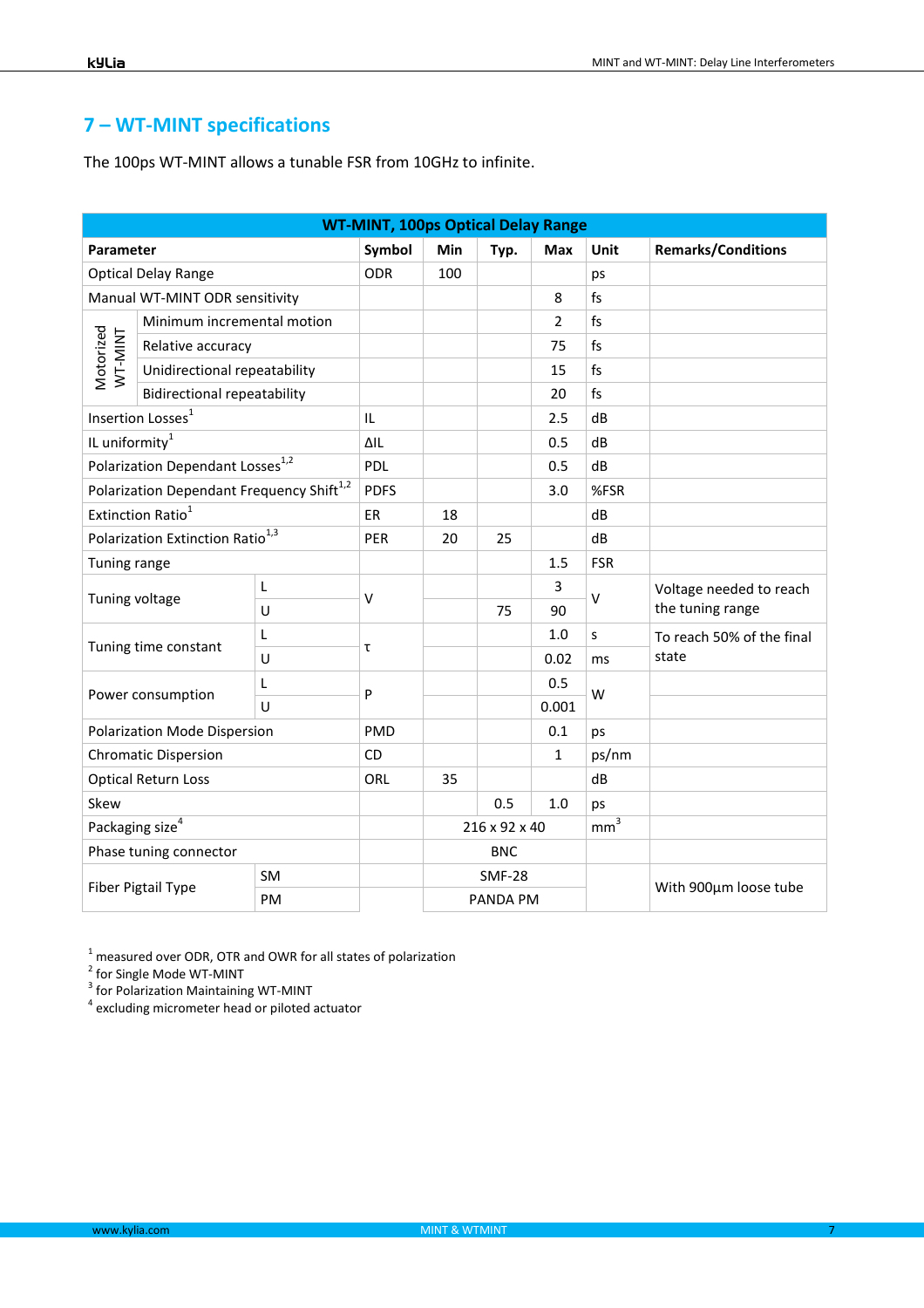| <b>WT-MINT, 300ps Optical Delay Range</b>    |                                                                                                                                                                                                                                                      |                                                                                                                                                                                                                                                                             |                  |               |              |                           |                                             |
|----------------------------------------------|------------------------------------------------------------------------------------------------------------------------------------------------------------------------------------------------------------------------------------------------------|-----------------------------------------------------------------------------------------------------------------------------------------------------------------------------------------------------------------------------------------------------------------------------|------------------|---------------|--------------|---------------------------|---------------------------------------------|
|                                              |                                                                                                                                                                                                                                                      | Symbol                                                                                                                                                                                                                                                                      | Min              | Typ.          | Max          | Unit                      | <b>Remarks/Conditions</b>                   |
|                                              |                                                                                                                                                                                                                                                      | <b>ODR</b>                                                                                                                                                                                                                                                                  | 300              |               |              | ps                        |                                             |
|                                              |                                                                                                                                                                                                                                                      |                                                                                                                                                                                                                                                                             |                  |               | 15           | fs                        |                                             |
|                                              |                                                                                                                                                                                                                                                      |                                                                                                                                                                                                                                                                             |                  |               | 3            | f <sub>S</sub>            |                                             |
| Relative accuracy                            |                                                                                                                                                                                                                                                      |                                                                                                                                                                                                                                                                             |                  |               | 150          | fs                        |                                             |
|                                              |                                                                                                                                                                                                                                                      |                                                                                                                                                                                                                                                                             |                  |               | 30           | f <sub>S</sub>            |                                             |
|                                              |                                                                                                                                                                                                                                                      |                                                                                                                                                                                                                                                                             |                  |               | 40           | fs                        |                                             |
|                                              |                                                                                                                                                                                                                                                      | IL                                                                                                                                                                                                                                                                          |                  |               | 4.0          | dB                        |                                             |
|                                              |                                                                                                                                                                                                                                                      | ΔIL                                                                                                                                                                                                                                                                         |                  |               | 1.0          | dB                        |                                             |
|                                              |                                                                                                                                                                                                                                                      | PDL                                                                                                                                                                                                                                                                         |                  |               | 0.8          | dB                        |                                             |
|                                              |                                                                                                                                                                                                                                                      | <b>PDFS</b>                                                                                                                                                                                                                                                                 |                  |               | 5.0          | %FSR                      |                                             |
| Extinction Ratio <sup>1</sup>                |                                                                                                                                                                                                                                                      | ER                                                                                                                                                                                                                                                                          | 15               |               |              | dB                        |                                             |
| Polarization Extinction Ratio <sup>1,3</sup> |                                                                                                                                                                                                                                                      | PER                                                                                                                                                                                                                                                                         | 20               | 25            |              | dB                        |                                             |
| Tuning range                                 |                                                                                                                                                                                                                                                      |                                                                                                                                                                                                                                                                             |                  |               | 1.5          | <b>FSR</b>                |                                             |
|                                              | L                                                                                                                                                                                                                                                    |                                                                                                                                                                                                                                                                             |                  |               | 3            | v                         | Voltage needed to reach<br>the tuning range |
|                                              | U                                                                                                                                                                                                                                                    |                                                                                                                                                                                                                                                                             |                  | 75            | 90           |                           |                                             |
|                                              | L                                                                                                                                                                                                                                                    |                                                                                                                                                                                                                                                                             |                  |               | 1.0          | S                         | To reach 50% of the final                   |
|                                              | U                                                                                                                                                                                                                                                    |                                                                                                                                                                                                                                                                             |                  |               | 0.02         | ms                        | state                                       |
|                                              | L                                                                                                                                                                                                                                                    |                                                                                                                                                                                                                                                                             |                  |               | 0.5          |                           |                                             |
|                                              | U                                                                                                                                                                                                                                                    |                                                                                                                                                                                                                                                                             |                  | 0.001         |              |                           |                                             |
|                                              |                                                                                                                                                                                                                                                      | PMD                                                                                                                                                                                                                                                                         |                  |               | 0.1          | ps                        |                                             |
| <b>Chromatic Dispersion</b>                  |                                                                                                                                                                                                                                                      | <b>CD</b>                                                                                                                                                                                                                                                                   |                  |               | $\mathbf{1}$ | ps/nm                     |                                             |
|                                              |                                                                                                                                                                                                                                                      | ORL                                                                                                                                                                                                                                                                         | 35               |               |              | dB                        |                                             |
| Skew                                         |                                                                                                                                                                                                                                                      |                                                                                                                                                                                                                                                                             |                  | 0.5           | 1.0          | ps                        |                                             |
|                                              |                                                                                                                                                                                                                                                      |                                                                                                                                                                                                                                                                             |                  |               |              | mm <sup>3</sup>           |                                             |
|                                              |                                                                                                                                                                                                                                                      |                                                                                                                                                                                                                                                                             |                  | <b>BNC</b>    |              |                           |                                             |
|                                              | <b>SM</b>                                                                                                                                                                                                                                            |                                                                                                                                                                                                                                                                             |                  | <b>SMF-28</b> |              |                           |                                             |
| <b>Fiber Pigtail Type</b>                    | PM                                                                                                                                                                                                                                                   |                                                                                                                                                                                                                                                                             |                  |               |              |                           | With 900um loose tube                       |
|                                              | Parameter<br><b>Optical Delay Range</b><br>Insertion Losses <sup>1</sup><br>IL uniformity $^1$<br>Tuning voltage<br>Tuning time constant<br>Power consumption<br><b>Optical Return Loss</b><br>Packaging size <sup>4</sup><br>Phase tuning connector | Manual WT-MINT ODR sensitivity<br>Minimum incremental motion<br>Unidirectional repeatability<br><b>Bidirectional repeatability</b><br>Polarization Dependant Losses <sup>1,2</sup><br>Polarization Dependant Frequency Shift <sup>1,2</sup><br>Polarization Mode Dispersion | $\vee$<br>τ<br>P |               |              | 216 x 92 x 40<br>PANDA PM | W                                           |

The 300ps WT-MINT allows a tunable FSR from 3.3GHz to infinite or 2.5GHz to 10GHz.

<sup>1</sup> measured over ODR, OTR and OWR for all states of polarization<br><sup>2</sup> for Single Mode WT-MINT<br><sup>3</sup> for Polarization Maintaining WT-MINT<br><sup>4</sup> excluding micrometer head or piloted actuator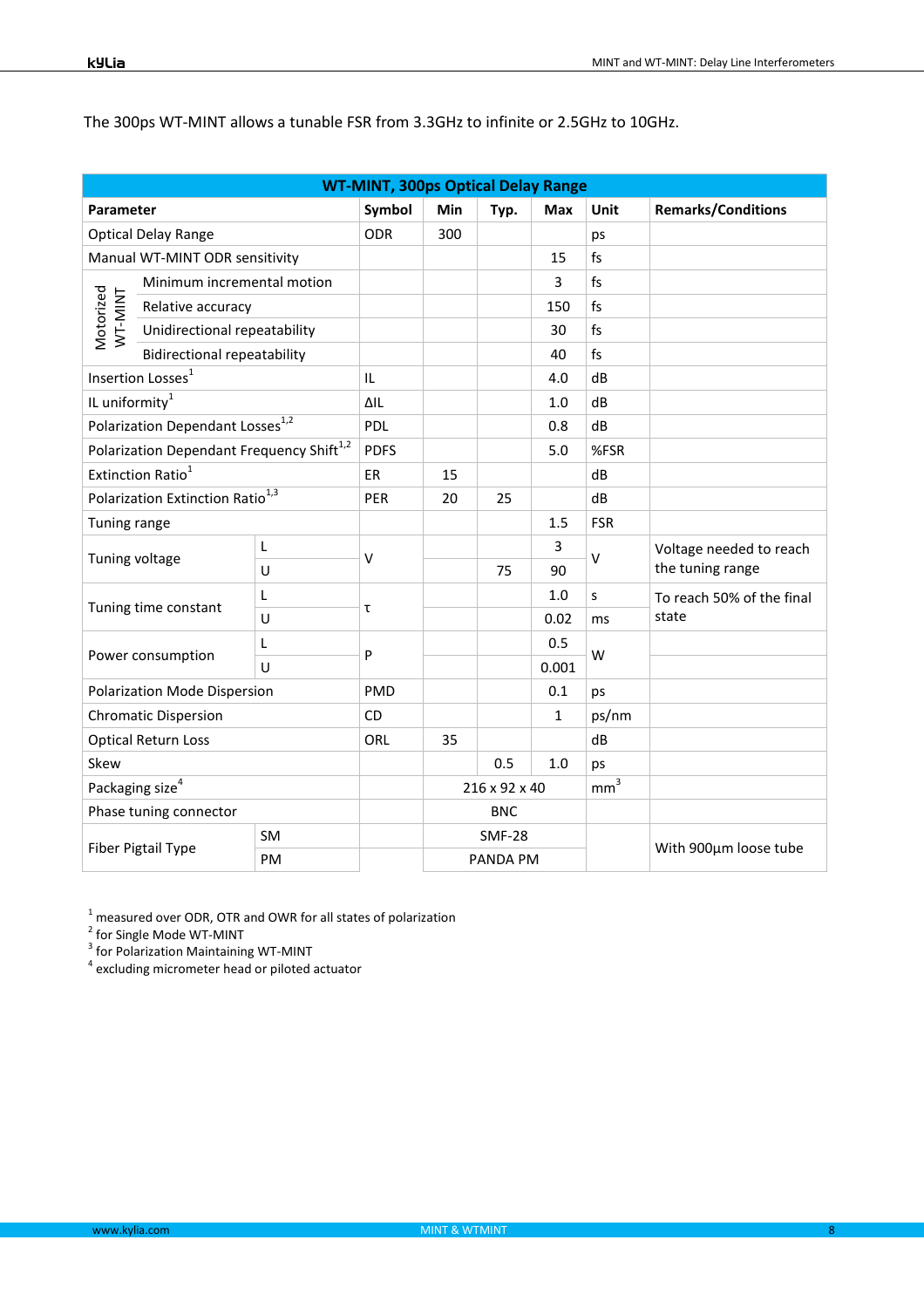| <b>WT-MINT, 3ns to 12ns Optical Delay Range</b> |            |              |                 |               |              |            |                                             |
|-------------------------------------------------|------------|--------------|-----------------|---------------|--------------|------------|---------------------------------------------|
| Parameter                                       |            | Symbol       | Min             | Typ.          | Max          | Unit       | <b>Remarks/Conditions</b>                   |
| <b>Optical Delay Range</b>                      |            | <b>ODR</b>   | 3000            |               |              | ps         |                                             |
| Minimum incremental                             | 3ns delay  |              |                 |               | 10           | fs         |                                             |
| motion                                          | 12ns delay |              |                 |               | 40           |            |                                             |
| Relative accuracy                               | 3ns delay  |              |                 |               | 250          | fs         |                                             |
|                                                 | 12ns delay |              |                 |               | 1000         |            |                                             |
| Unidirectional                                  | 3ns delay  |              |                 |               | 30           | fs         |                                             |
| repeatability                                   | 12ns delay |              |                 |               | 120          |            |                                             |
|                                                 | 3ns delay  |              |                 |               | 150          | fs         |                                             |
| <b>Bidirectional repeatability</b>              | 12ns delay |              |                 |               | 600          |            |                                             |
| Insertion Losses on short $\mathsf{arm}^1$      |            | IL1          |                 |               | 9.0          | dB         | Including 6dB of natural                    |
| Insertion Losses on long arm <sup>1</sup>       |            | IL2          |                 |               | 9.0          | dB         | losses due to<br>beamsplitter               |
| Polarization Extinction Ratio <sup>1,2</sup>    |            | PER          | 20              | 25            |              | dB         |                                             |
| Tuning range                                    |            |              |                 |               | 1.5          | <b>FSR</b> |                                             |
|                                                 | L          | $\vee$       |                 |               | 3            | v          | Voltage needed to reach<br>the tuning range |
| Tuning voltage                                  | U          |              |                 | 75            | 90           |            |                                             |
|                                                 | L          |              |                 |               | 1.0          | S          | To reach 50% of the final                   |
| Tuning time constant                            | U          | τ            |                 |               | 0.02         | ms         | state                                       |
|                                                 | L          | $\mathsf{P}$ | 0.5             | W             |              |            |                                             |
| Power consumption                               | U          |              |                 |               | 0.001        |            |                                             |
| Polarization Mode Dispersion                    |            | PMD          |                 |               | 0.1          | ps         |                                             |
| <b>Chromatic Dispersion</b>                     |            | CD           |                 |               | $\mathbf{1}$ | ps/nm      |                                             |
| <b>Optical Return Loss</b>                      |            | ORL          | 35              |               |              | dB         |                                             |
| Skew                                            |            |              |                 | 0.5           | 1.0          | ps         |                                             |
| Packaging size                                  |            |              | 750 x 400 x 129 |               |              |            |                                             |
| Phase tuning connector                          |            |              | <b>BNC</b>      |               |              |            |                                             |
|                                                 | <b>SM</b>  |              |                 | <b>SMF-28</b> |              |            |                                             |
| Fiber Pigtail Type                              | <b>PM</b>  |              |                 | PANDA PM      |              |            | With 900µm loose tube                       |

The 3ns WT-MINT allows a tunable FSR from 0.33GHz to infinite. The 12ns WT-MINT allows a tunable FSR from 83MHz to infinite.

<sup>1</sup> measured over ODR, OTR and OWR for all states of polarization<br><sup>2</sup> for Polarization Maintaining WT-MINT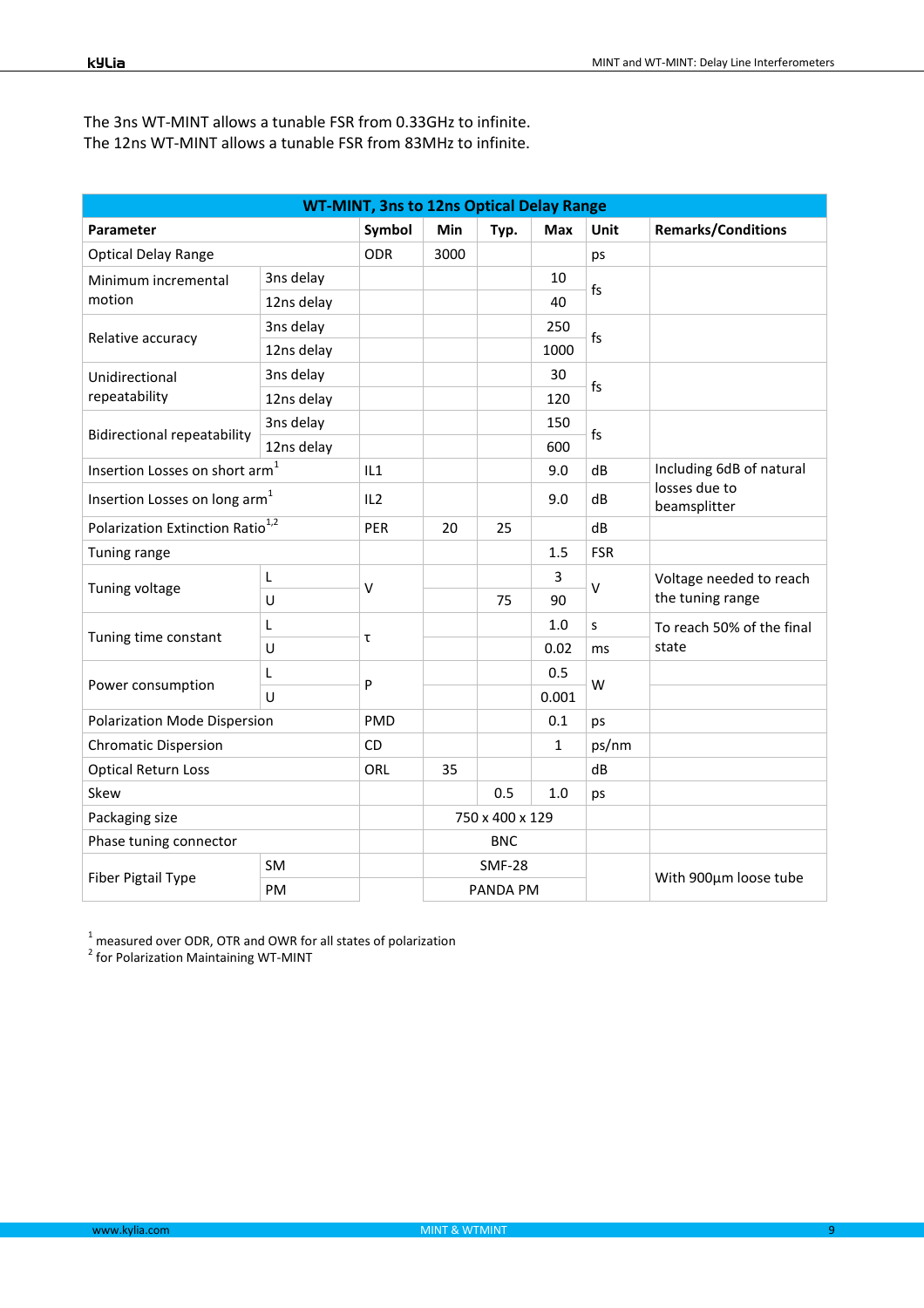#### **8 – Phase tuning options**

For DPSK demodulation, the phase tuning is essential in order to control the contrast between both outputs of the interferometer/demodulator.



- high contrast between outputs thanks to phase tuning

The FSR variation is not significant (and can be considered as invariant) when the user adjust the phase of the demodulator/interferometer.

KYLIA proposes for all its DPSK demodulators (MINT and WT-MINT) two different phase tuning options:

**U option:** Ultra-fast response based on a piezo actuator.

This option is helpful for fast shifting systems (instability of the laser for instance). The DLI can adapt itself instantaneously to the environment, if a closed loop between BER and phase shifting is set up. This solution is mainly used in labs.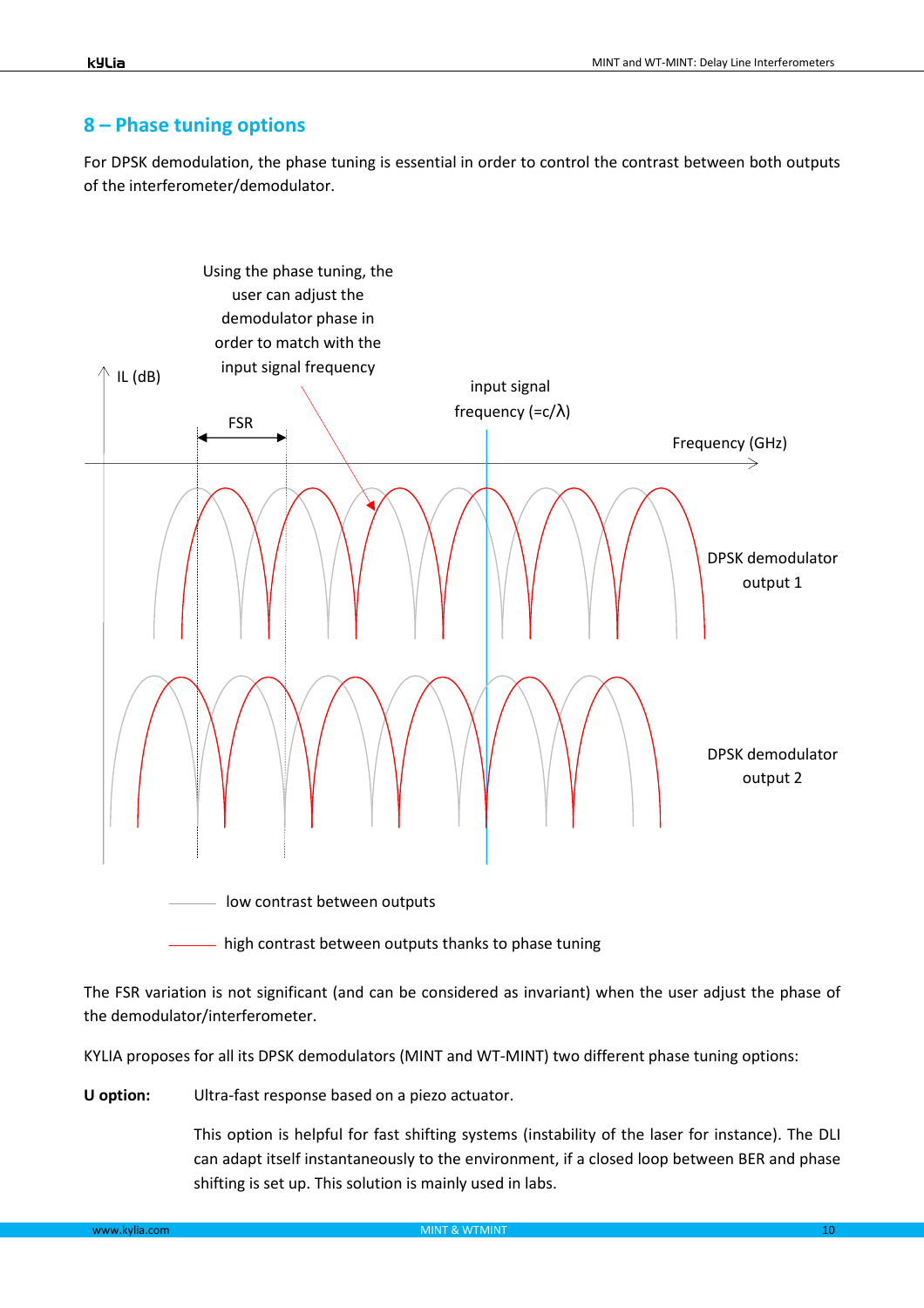

With this option, the user can accomplish a shift of one FSR by applying a 60V voltage. The tuning time is better than 20µs.

*Tuning speed for a U option DPSK demodulator*

**L option:** Low-voltage tuning based on a resistive heater

Phase shift is obtained using a resistive heater fixed on an optical element. Changing the voltage changes the local temperature and thus the optical index, then the optical delay.

With this option, the user can accomplish a shift of one FSR by applying a 2V voltage. The tuning time is better than 1s.

#### **9 – ER attenuation option**

It is possible to tune the extinction ratio of an interferometer by adjusting the power in both arms. When the power is the same the ER will be the greatest. By attenuating the power in one arm, ER will be reduced.

The ER attenuation option for MINT and WT-MINT consist of a micrometer head that can adjust the power of one arm of the interferometer. It enables to tune the ER down to 0dB (one arm is totally shut down) with an accuracy of 1dB.

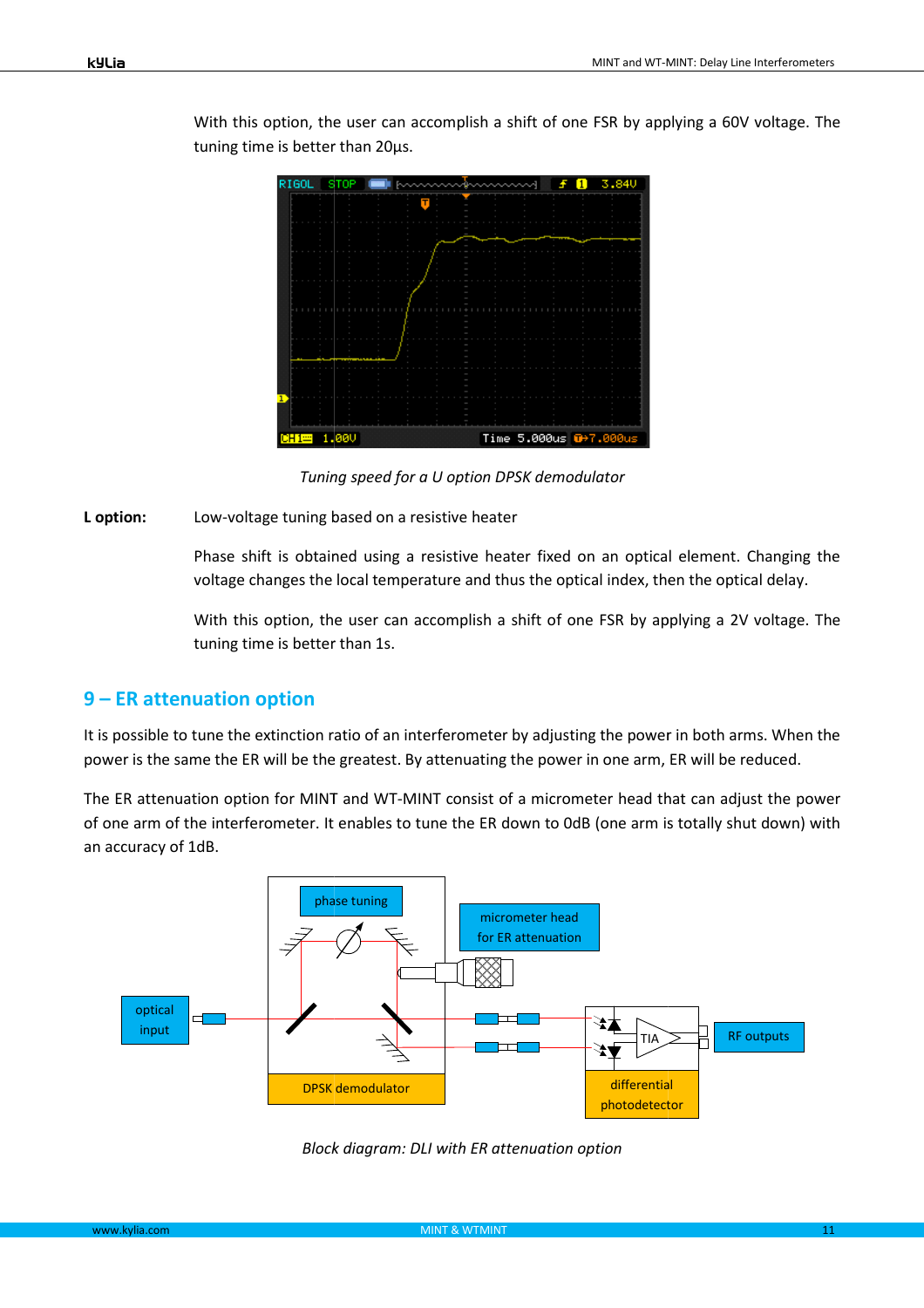On the following graph, we show the variation of the spectral response of our DLI by attenuating the optical beam for one arm of the interferometer.



*MINT spectral response with ER attenuation* 



*MINT with ER attenuation option*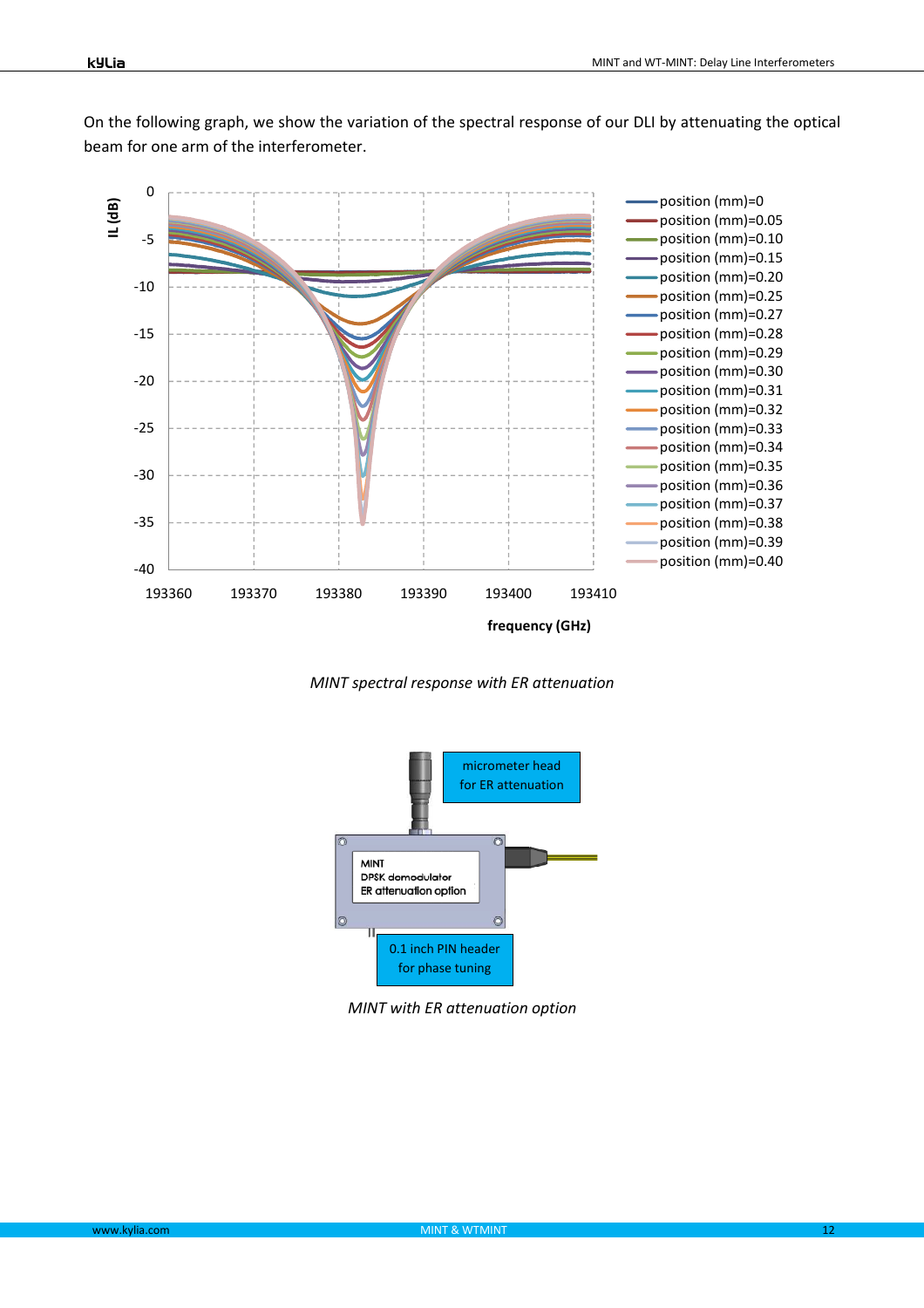

*WT-MINT with ER attenuation option* 

## **10 – IL attenuation option**

IL attenuation enables to increase the IL on each output individually. This can be done thanks to a micrometer head. The attenuation can be total (no power exits from the output) and adjusted with an accuracy of 0.1dB.



*Block diagram: DLI with IL attenuation option* 

## **11 – Tunable coupling option**

This option is available for PM MINT or PM WT-MINT only. It enables to adjust the splitting ratio of the interferometer (which is 50/50 for standard interferometers) from 100/0 to 0/100. This can be very useful if a precise 50/50 ratio is needed.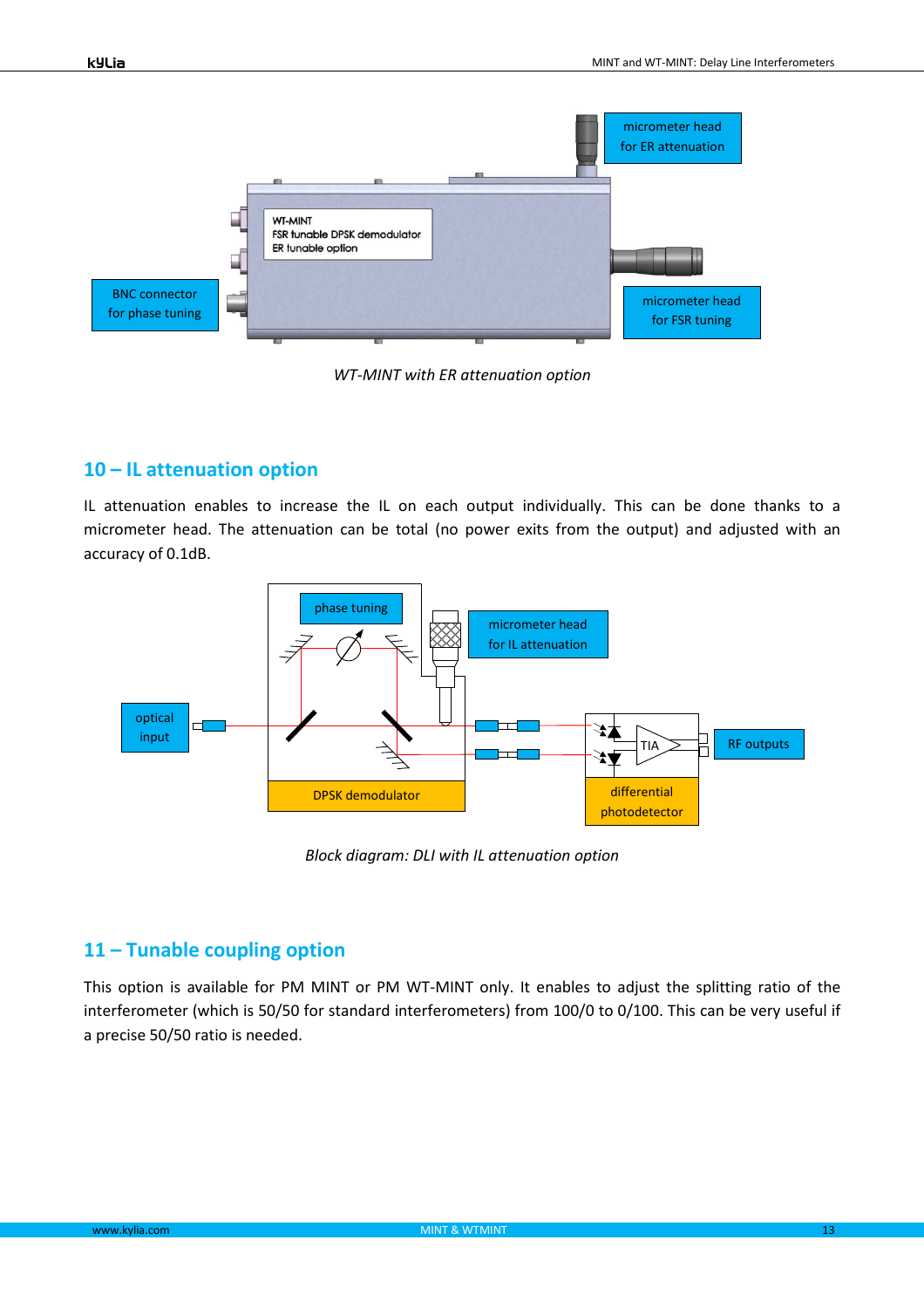

*Block diagram: DLI with tunable coupling option* 



*WT-MINT PM with tunable coupling and ER attenuation options*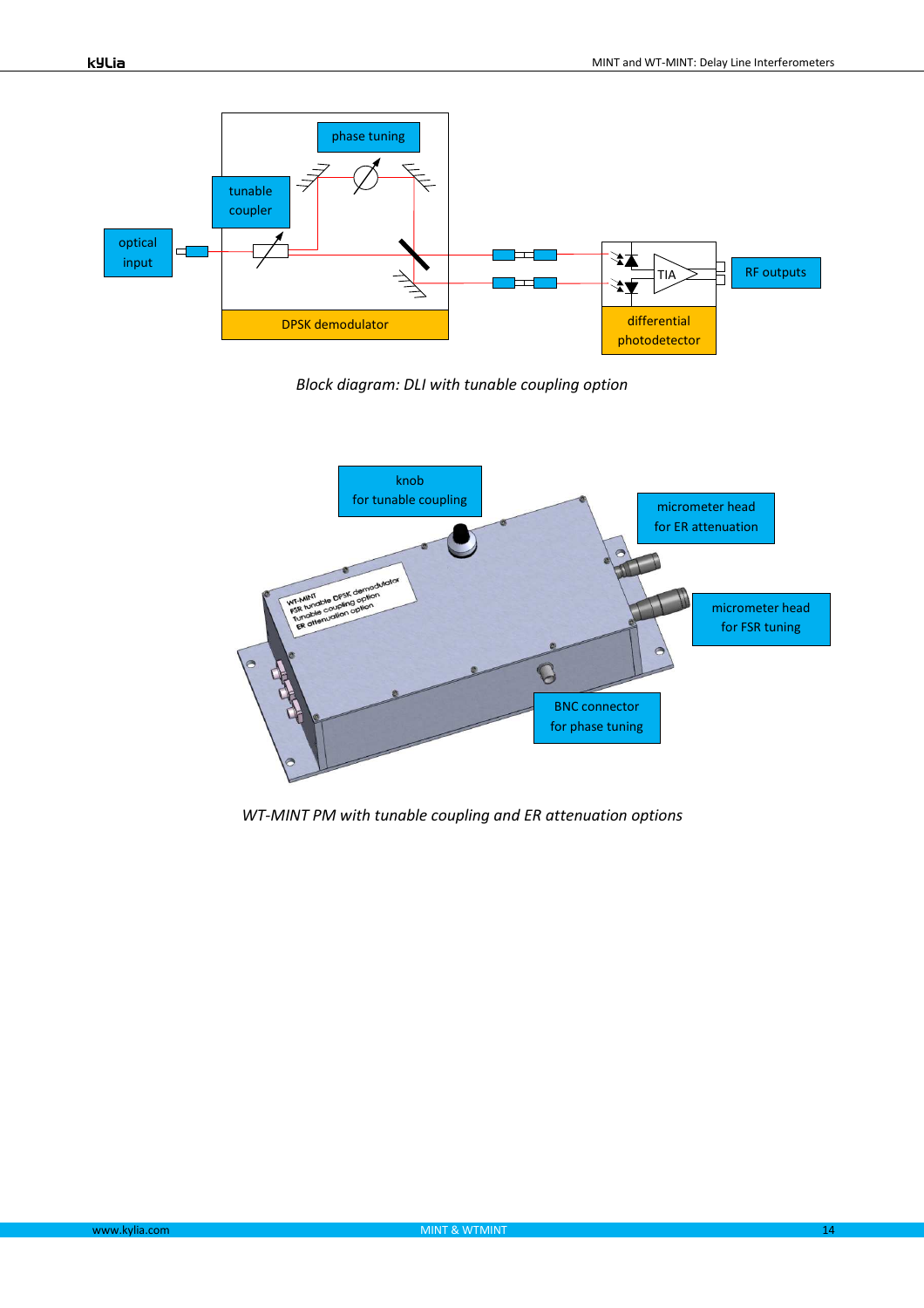#### **12 – TAP option**

Thanks to the flexibility of our technology, we can propose to add optical TAP outputs in our products. The TAP ratio can be 4% or 50%.



*Block diagram: MINT with TAP option for input and output signals* 

## **13 – Second input option**

A second input can also be added in our product.



*Block diagram: MINT with a second optical input* 

#### **14 – Wavelength range**

MINT and WT-MINT can be proposed at different wavelength range, from the visible to the IR 800nm, 1064nm, 1300nm…). The device will be operational on a wavelength range of a tens of nanometers centered on the wavelength required by customer.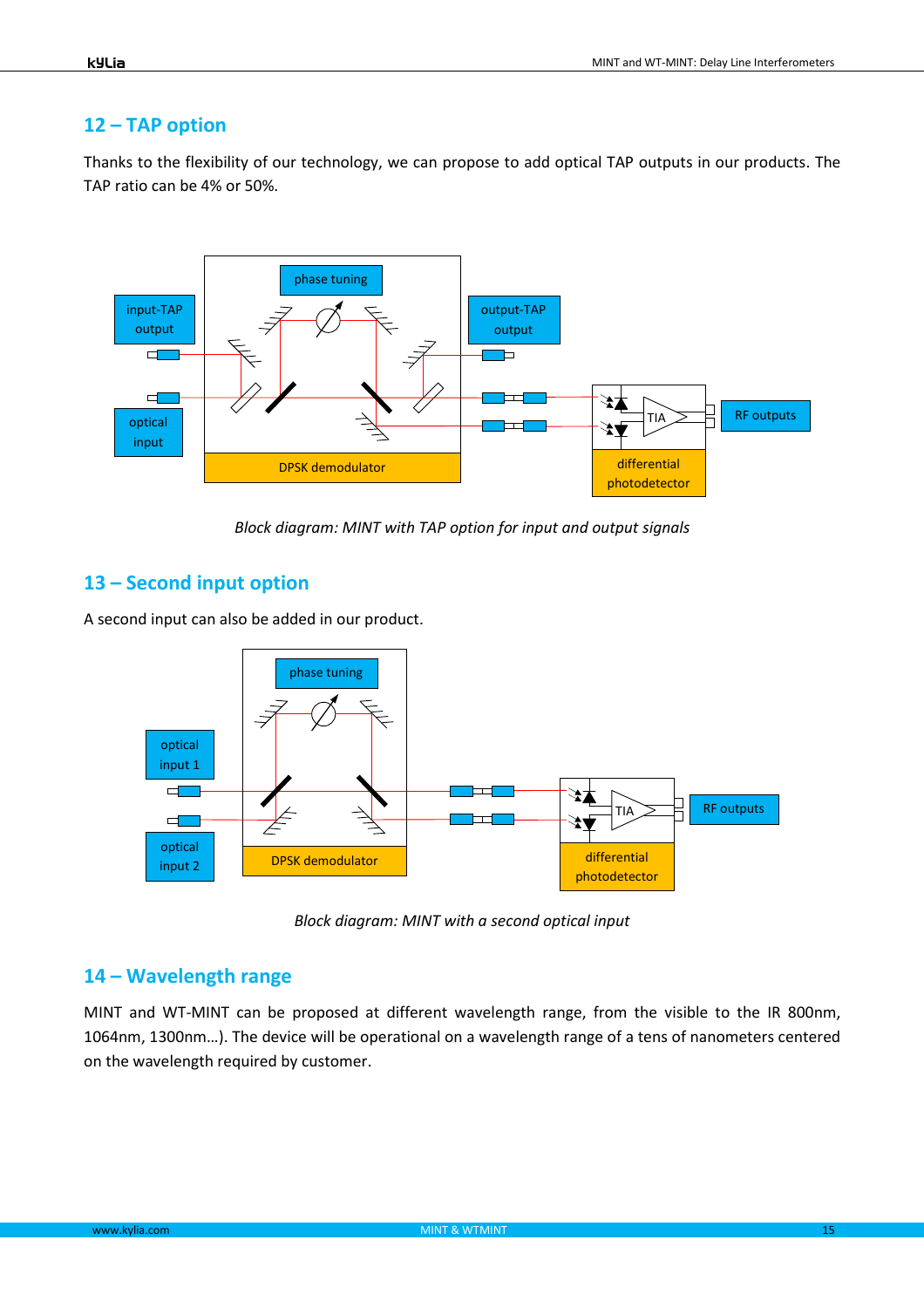#### **15 – Fiber type and connectors**

Every MINT or WT-MINT can be proposed either with SM or PM fibers.

The devices can be proposed with any kind of connectors (FP/UPC, FC/APC, SC/PC, SC/APC, LC/PC, E2000/PC, E2000/APC, etc…).

#### **16 – Custom products**

Thanks to our free-space technology we can easily customize most of our products and so it is for the MINT and WT-MINT. Customer can feel free to ask for any customization they need. We will examine the request and do our best to have a positive answer.

## **17 – Packages layout**



*MINT packaging : FSR > 20GHz MINT packaging : FSR > 2.5GHz*